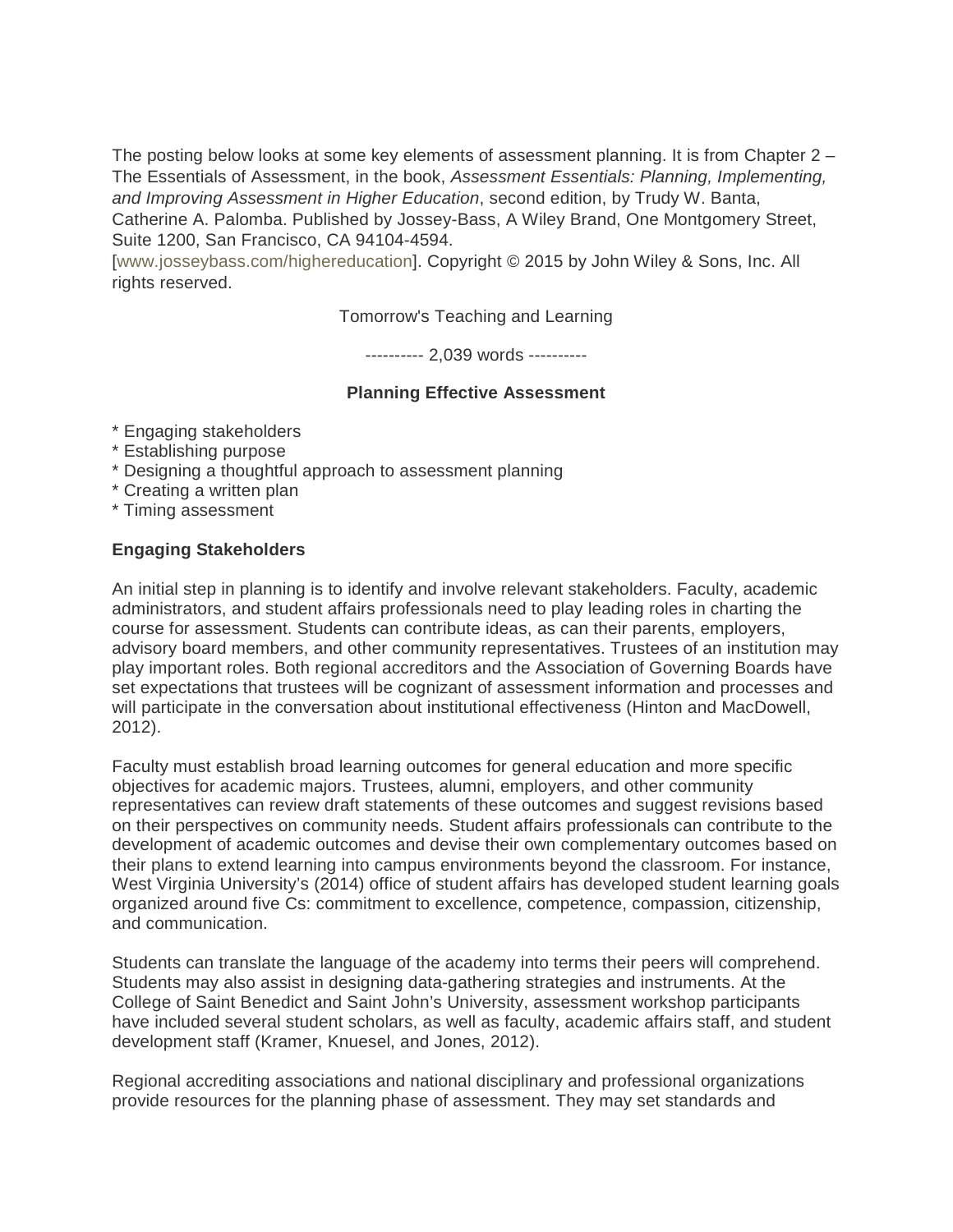expectations for assessing student learning, furnish written materials, and offer workshops at their periodic meetings. Although the six regional accreditors have similar expectations for assessment, they are experimenting with different assessment strategies, including innovative approaches to providing assessment resources such as the Leadership Academy offered by the Western Association of Schools and Colleges (Provezis, 2010; Wright, 2013).

# **Establishing Purpose**

Reaching agreement about goals and objectives for educational programs and having an understanding of where and how they are addressed are essential to effective planning. This foundation guides the selection of assessment instruments and facilitates the use of assessment results. It also provides explicit information to students and the public about the aims of higher education.

As a starting point for assessment, faculty must consider the institution's values, goals, and vision. Some campuses are strongly committed to experiential education, some value knowledge and understanding of arts and humanities, and others focus on service-learning. In 2008, Hartwick College (2014b) faculty adopted their organizing principles and strategic framework with the goal of being the best at "melding a liberal arts education with experiential learning." St. Olaf College leaders seek to develop the whole person in mind, body, and spirit and to enhance the global perspective of their students (Jankowski, 2012). Inspired by their institution's namesake, Justice Louis Brandeis, faculty at Brandeis University (n.d.b) expect their graduates to endeavor to advance justice in the world. Regional accreditors require their members to make their educational goals clear, public, and appropriate to higher education. Thus, mission statements should capture the special qualities that graduates are expected to possess. Assessment itself can be a strong factor in pushing institutions to become more focused and specific in their mission statements and in the ways they convey their missions to the public.

Developing goals and objectives for general education necessarily involves a group of campus representatives who describe the knowledge, skills, and values graduates should possess regardless of their discipline. Agreement about the role of general education on campus will guide this discussion. The Provost's Advisory Committee on Assessment of Student Learning at Brandeis (n.d.b) worked for more than a year to create a draft of learning goals for its graduates. Committee members, consisting of faculty, academic staff, and student life staff, researched goals at other universities as part of the development process. Before finalizing their statement, they submitted the draft for review to many campus groups, including a subcommittee of the board of trustees.

Faculty who are developing goals and objectives for a major field will be most concerned with the standards of the field, but will likely consider learning outcomes traditionally associated with general education programs such as valuing lifelong learning or working cooperatively. At Bismarck State College (2014), for example, program outcomes align with the overall goals and mission of the College.

## **Designing a Thoughtful Approach to Assessment Planning**

At either the institution or department level, members of the committee or task force charged with developing an approach to assessment need to begin with a discussion about its purposes. Several authors distinguish between activities aimed at improvements and those aimed at demonstrating accountability. Ewell (2009) refers to a "simmering tension" between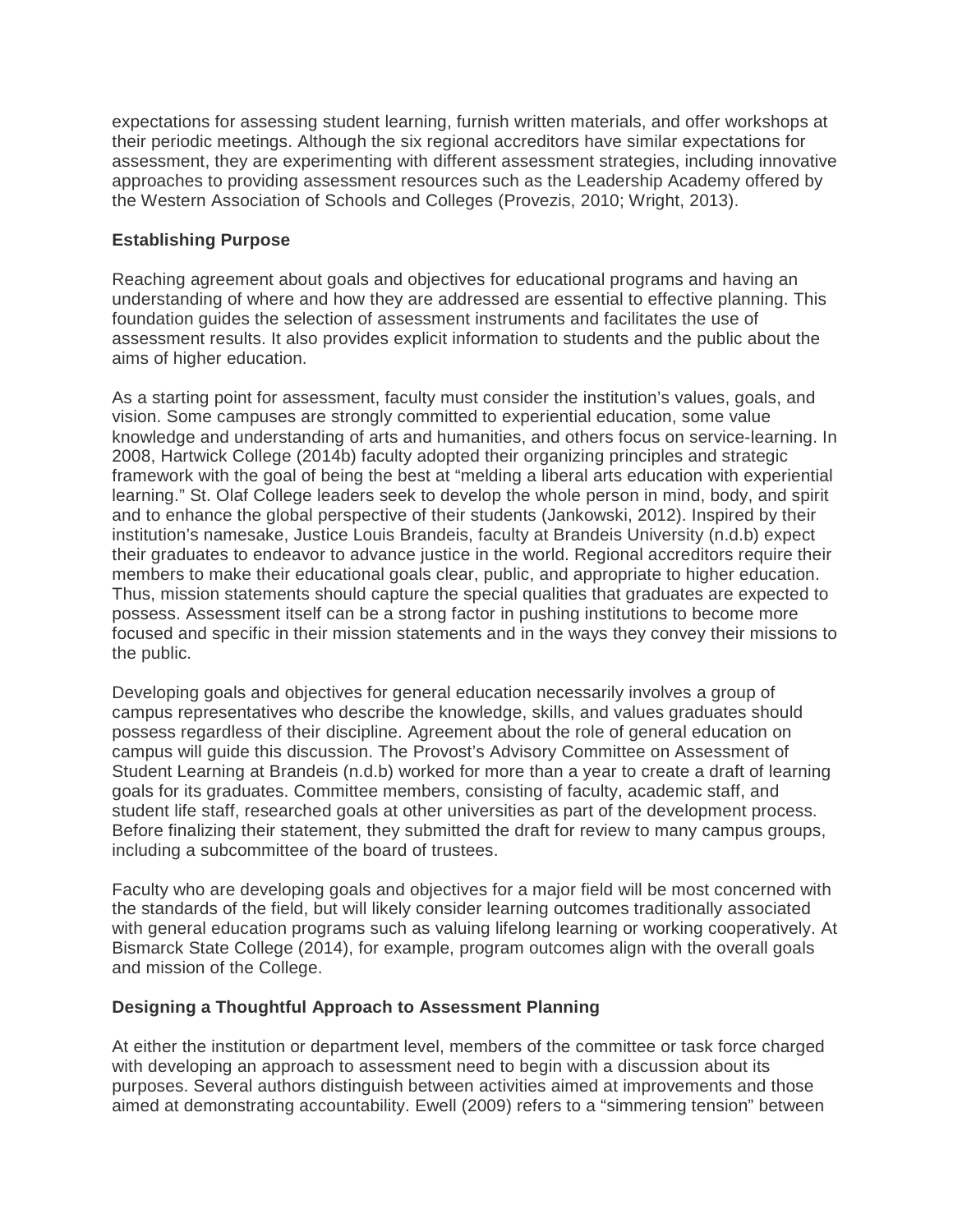these competing forces. The two categories often are referred to as formative and summative evaluations. The first is meant to "form" the program or performance, the second to make judgments about it. Formative assessment is conducted during the life of a program (or performance) with the purpose of providing feedback that can be used to modify, shape, and improve the program (or performance). Summative assessment is conducted after a program has been in operation for a while, or at its conclusion, to make judgments about its quality or worth compared to previously defined standards for performance. If activities are to continue or be repeated, the results of summative assessment can be used to help form the program (or performance) for the future.

Although the overall focus of the assessment movement has centered on improvement of educational programs, elements of summative assessment are in practice on college campuses, not only in responding to external accreditors and state governments but also in reviewing internal processes. For example, general education assessment programs that are course based may include an evaluation of whether courses should remain in the program. These reviews usually contain strong elements of formative as well as summative assessment.

The terms formative and summative assessment are applied to activities focused on individual students as well as those focused on overall programs. Summative assessment activities aimed at students include such things as junior-level writing competence exams and comprehensive exams in the major that must be passed for advancement or certification. Since 1984, Ball State University (2014c) graduates have completed a writing competence requirement. Students must register for and pass a proctored and timed writing examination that carries no credit hours. A writing proficiency course is available for those who do not pass the exam after two attempts or who have test anxiety. Formative assessment measures include performance reviews accompanied by feedback, perhaps provided by a panel of experts (who may also certify the work). The strongly held view that students should learn from assessment has increased the use of formative assessment approaches focused on individual students. In their argument for integrated learning, Hersh and Keeling (2013) write that assessment must be systematic, cumulative, formative, and summative in order to signal and reinforce learning expectations and standards. They believe standards should be in place so that students can demonstrate mastery of a subject before they move on to the next level of learning.

## **Creating a Written Plan**

One of the major tasks facing assessment planners is the development of a planning document. An assessment plan captures agreement about what matters, gives direction for actions, and provides a means to determine if progress is being made. Many institutions adopt a model for assessment that becomes the basis of their plan. At Marquette University (2014), the assessment cycle is viewed as a continuum with four steps: define, measure, reflect, and improve. Edmonds Community College (n.d.) faculty have named their planning document the SIMPLE (Strategic, Informed, Measurable Process Leading to Improvement) plan. The plan provides for ongoing assessment of processes to make sure each area of the college is meeting students' needs.

Creating a plan helps the institution or program see the big picture of assessment, including the who, what, when, and why. The plan need not be elaborate. It may be a simple time line or a matrix of activities, but there needs to be agreement at the institution and within departments about the overall objectives of an assessment program and how it will be carried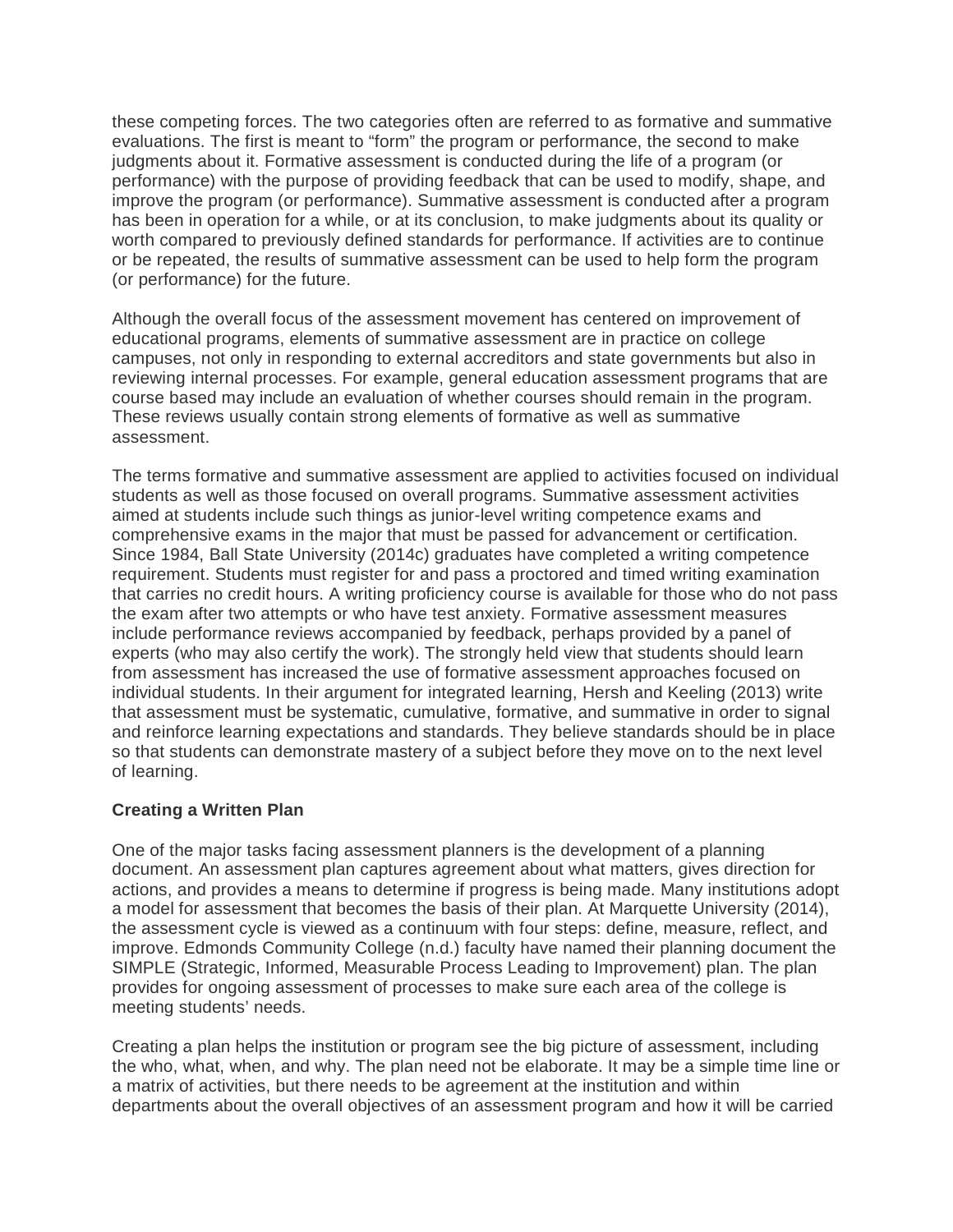out. Faculty at Del Mar College (n.d.), a two-year institution in Texas, use an annual assessment time line. The cycle begins each August when department chairs review assessment plans from the previous year. In September student learning outcomes are reviewed and measures to be implemented during the current year are selected. Action plans based on findings are completed by mid-July.

Although regional accrediting bodies now ask their members to have written assessment plans at the institution level, emphasis in the plans should be on the process and discussion that produce and implement the plan rather than on the document itself. Individuals involved in assessment planning can adopt strategic planning methods such as brainstorming, seeking input, and revising. These strategies work for department planners as well. At a panel discussion for new assessment coordinators at California State University Fresno (2007), veteran assessment coordinators urged their colleagues to view their assessment plans as "something you're constantly rewriting and changing … Revise it all the time." No plan is unchangeable.

Institutions may have assessment plans or designs at several levels, including campus, program, course, and classroom. Assessment at each level can provide information for the others and may reflect a variety of purposes. For example, a department assessment plan aimed at improvement may reflect institutional reporting requirements and those of one or more disciplinary accrediting bodies. Lancaster Bible College and Graduate School has a plan in place requiring assessment at five levels (Mort, 2012): course, program, division, core knowledge and skills, and institution. All academic and support units must create comprehensive plans that include purposes, intended outcomes, means of assessment, data summary, and use of results. Based on assessment findings, units indicate whether an action plan or strategic initiative is needed. Action plans are follow-up activities than can be undertaken with the unit's own resources. Strategic initiatives require additional resources from outside the unit.

An important consideration when planning an assessment program is to link the results of assessment to other educational processes such as curriculum review, planning, and budgeting. Some campus leaders require that proposals for curriculum change be accompanied by relevant assessment information. Insisting that assessment information be provided in support of budgeting requests is another approach for linking assessment to decision making. In the Division of Continuing Education at Brigham Young University, an existing planning and budgeting template was modified to include assessment reporting (Hoyt, 2009). Directors are required to report on and consider assessment results in establishing annual budgeting priorities, making assessment part of a meaningful established process.

## **Timing Assessment**

Ideally assessment is a component of strategic planning for an institution or department and is part of any new program from the outset. Adding assessment to an ongoing program or event will require time to convince the developers of the value of assessment for improving and sustaining their efforts. Since assessment requires multiple methods, it is not usually necessary to implement every method immediately or even every year. A comprehensive assessment plan should have a schedule for implementing each data-gathering method at least once over a period of three to five years. Assessment leaders at St. Olaf (n.d.) maintain a detailed time schedule of planned activities at the institution, program, and general education levels through 2018. National surveys will be conducted intermittently, and assessment of individual general education courses is planned for 2015-2016.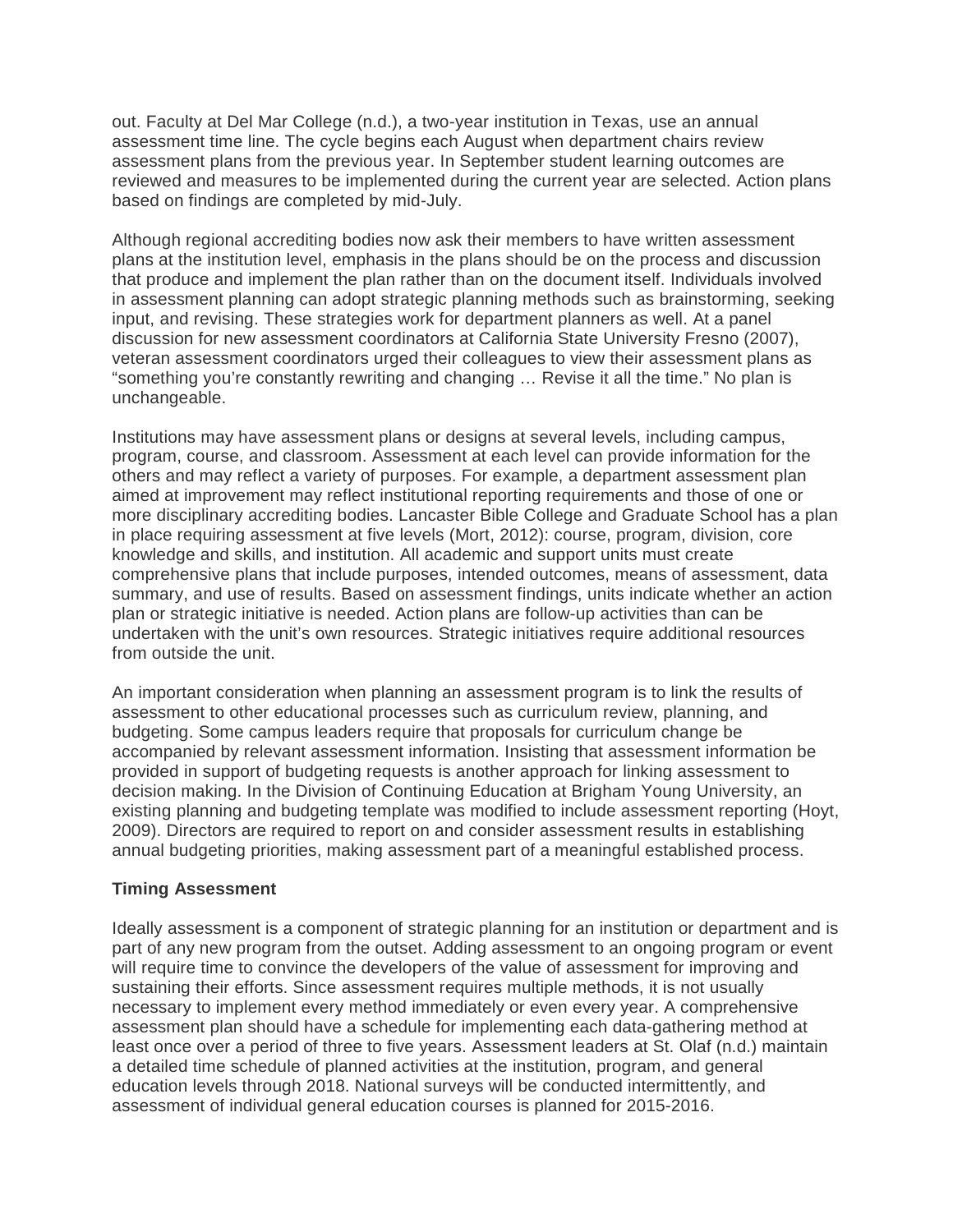Institutional requirements generally set the time table for program-level assessment, often with some flexibility. Emory University (2014a) leaders expect faculty to collect evidence over time and analyze data longitudinally. Assessment reports are completed annually, and program faculty are to evaluate all outcomes within three- to five-year cycles. Administrators at Long Island University (2013) recently announced a revised assessment cycle for their Post campus. In the new three-year cycle, program faculty are required to report assessment results for two learning objectives each year rather than four.

## **References**

Ball State University. (2014c). "Writing Proficiency Exam." [http://cms.bsu.edu/academics/collegesanddepartments/universitycollege/writingprofici](http://cms.bsu.edu/academics/collegesanddepartments/universitycollege/writingproficiency/exam) [ency/exam](http://cms.bsu.edu/academics/collegesanddepartments/universitycollege/writingproficiency/exam)

Bismarck State College. (2014). "Academic Assessment." [http://www.bismarckstate.edu/about/institutionaleffectiveness/academicassess](http://www.bismarckstate.edu/about/institutionaleffectiveness/academicassessment/) [ment/](http://www.bismarckstate.edu/about/institutionaleffectiveness/academicassessment/)

California State University Fresno. (2007). "Voices of Experience: Assessment Advice from Cal State Fresno's Veteran Assessment Coordinators." [http://www.fresnostate.edu/academics/oie/documents/assesments/assesstipsf0](http://www.fresnostate.edu/academics/oie/documents/assesments/assesstipsf07acmtg2.pdf) [7acmtg2.pdf](http://www.fresnostate.edu/academics/oie/documents/assesments/assesstipsf07acmtg2.pdf)

Del Mar College. (2012). "Assessment Manual. Appendix D. Role of Stakeholders in Assessment of Learning

Process." <http://delmar.edu/WorkArea/DownloadAsset.aspx?id=2147483694>

Emory University. (2014a). "Outcomes Assessment at Emory." <http://www.oirpe.emory.edu/Assessment>

Ewell, P.T. (2009, November). Assessment, Accountability, and Improvement: Revisiting the Tension (Occasional Papers No. 1). Urbana: University of Illinois and Indiana University, National Institute for Learning Outcomes Assessment. [http://www.learningoutcomeassessment.org/documents/PeterEwell\\_005.pdf](http://www.learningoutcomeassessment.org/documents/PeterEwell_005.pdf)

Hartwick College. (2014b). "Organizing Principles and Strategic Framework." <http://www2.hartwick.edu/organizingprinciple>

Hersh, R.H., and Keeling, R.P. (2013, February). "Changing Institutional Culture to Promote Assessment of Higher Learning" (Occasional Paper No. 17). Urbana: University of Illinois and Indiana University, National Institute for Learning Outcomes Assessment[.http://learningoutcomesassessment.org/documents/occasionalpaperseventeen.p](http://learningoutcomesassessment.org/documents/occasionalpaperseventeen.pdf) [df](http://learningoutcomesassessment.org/documents/occasionalpaperseventeen.pdf)

Hinton, M.D., and MacDowell, M.A. (2012). "Assessment as a Communication and Management Tool for Presidents and Trustees." *Assessment Update*, 24(4), 7, 13-14.

Jankowski, N. (2012, April). St. Olaf College: Utilization-Focused Assessment. Urbana IL: University of Illinois and Indiana University, National Institute for Learning Outcomes